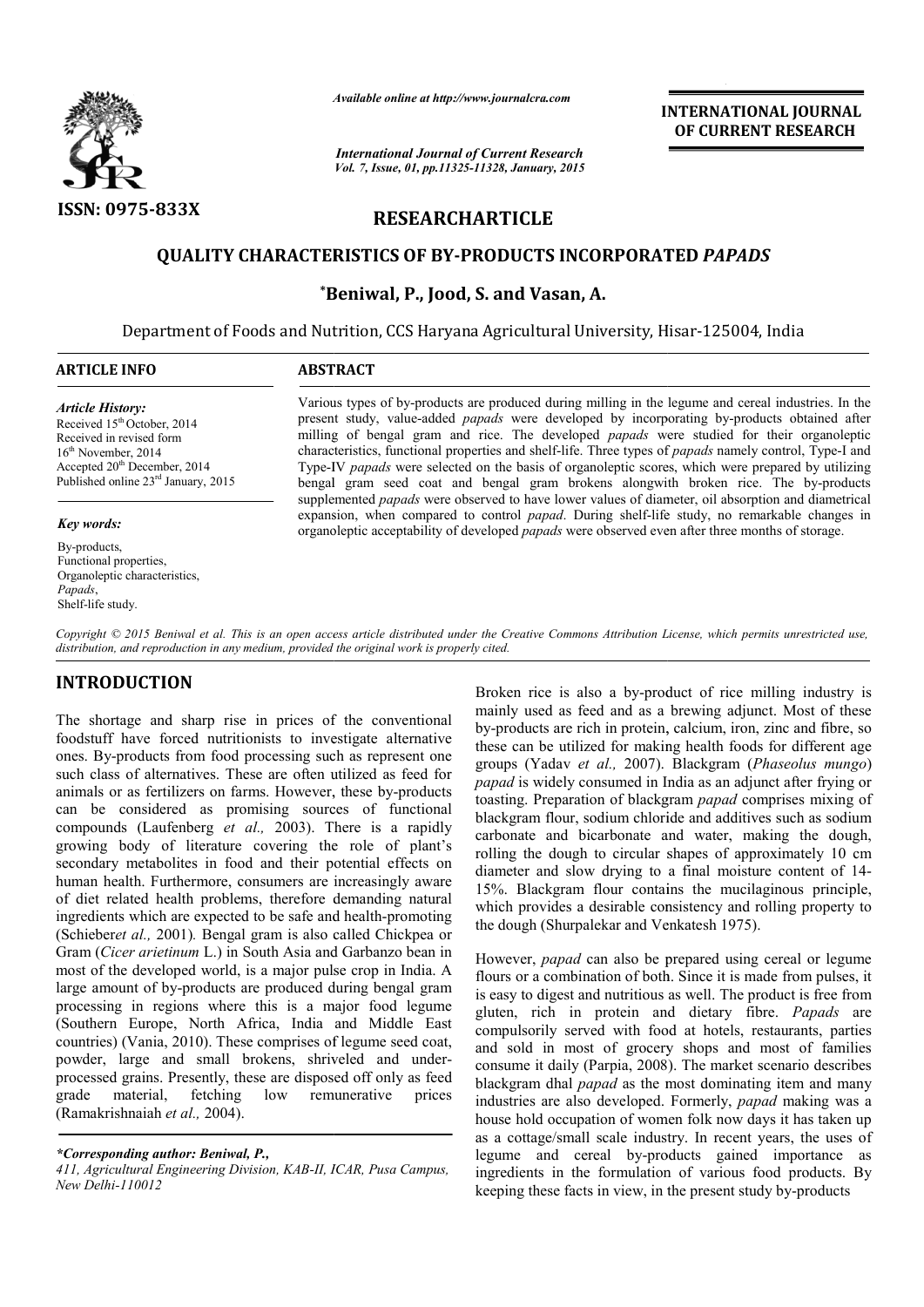supplemented *papads* were prepared and evaluated for organoleptic characteristics, functional properties and shelf-life study.

# **MATERIALS AND METHODS**

#### **Procurement of materials**

Three types of by-products were used in the present study namely bengal gram seed coat, bengal gram brokens (*Cicer arietinum* L.) and broken rice. All these were procured in a single lot from legume and cereal processingmills. Other ingredients for development of *papad* were procured from local market.

#### **Processing of materials**

Bengal gram seed coat, *bengal* gram brokens and broken rice are subjected to processing before use to remove dust, dirt and other unhygienic foreign materials. Raw *bengal* gram seed coats and bengal gram brokens were cleaned and washed under running water and dipped in rolling boiling water for 10 min. They were dried in hot air oven at 70°C for 6 h. Broken rice were also cleaned and washed under running tap water and dried at 60°C for 6 h. All the samples were milled to fine powder for further use.

#### **Development and organoleptic characteristics of** *papad*

The preparation method of *papads* is presented in Figure 1. Using different combination of raw material different types of *papads* were developed. All participants tasted control and six variation of *papad*. For each sample, participants were asked to score colour, appearance, flavour, texture, taste and overall acceptability on a nine-point Hedonic Scale (1=dislike extremely, 5=neither like nor dislike, 9 to like extremely).



#### **Fig. 1. The processing schedule for** *papad* **preparation**

Between tasting different samples, participants rinsed their mouth with water. On the basis of organoleptic acceptability, from each category the *papad* exhibited higher scores of organoleptic characteristics were selected for further analysis.

## **Functional Properties**

## **Diameter of raw and fried** *papad*

The diameter of raw and fried *papad* of different compositions were measured on opposite ends with the help of thread and recorded.

#### **Diametric Expansion**

The expansion percentage of fried *papads was* calculated according to the procedure of Vidyavati *et al.* (2004). Diameter was calculated employing the following formula:

DF – DR Diametric expansion  $(\% ) =$  \_\_\_\_\_\_ × 100 DR Where, DF = diameter of fried *papad* DR = diameter of raw *papad*

## **Oil Uptake**

The oil uptake by *papads* was calculated according to the method of Vidyavati *et al.* (2004). The absorbance of oil by the *papads* was calculated according to the formula:

Oil absorbed  $(\%)$  = Oil quantity before frying – Oil quantity after frying  $\times 100$ 

## **Shelf-life study**

For the shelf-life study the most acceptable *papads* were stored for 3 months in air tight plastic containers at room temperature. The *papads* were evaluated for sensory parameters like taste, appearance, aroma, texture, colour and overall acceptability using 9 point hedonic scale by a panel of ten judges at different intervals of 0, 15, 30, 45, 60, 75 and 90 days.

# **RESULTS**

## **Organoleptic characteristics**

The mean scores of organoleptic characteristics are given in Table 1. The Type-I and Type-IV *papad* scores were comparable to control *papad* in all organoleptic characteristics. The mean scores for organoleptic characteristics of Type-I and Type-IV *papad* were significantly higher than Type-III *papad* supplementation level. The reason for this might be the score of colour, which was lower because of more percentage of bengal gram seed coat which affected the color of *papad* adversely. Similarly, organoleptic characteristics mean scores of bengal gram brokens with broken rice flour *papad* for 20:20 and 30:30 per cent were significantly lower than 10:10 per cent supplementation level. In both types of by-products supplementation, the organoleptic characteristics scores decreased as the incorporation increased.

## **Functional properties**

The functional propoerties of organoleptically accepted *papads*  is presented in Table 2. In the present study, the mean initial diameter of control, Type-I and Type-IV *papads* was noticed as 5 cm. After frying, the increase in diameter was higher for control *papad* (6.72 cm) followed by Type-IV *papad* (6.12 cm) and Type-I *papad* (5.90 cm). About diametrical expansion, higher reduction was noted in Type-I *papad*. The mean diametrical expansion values of *papads* examined to be 34.47 per cent for control, 18.00 per cent for Type-I and 22.40 per cent for Type-IV *papads*. The values of oil uptake were significantly different for the three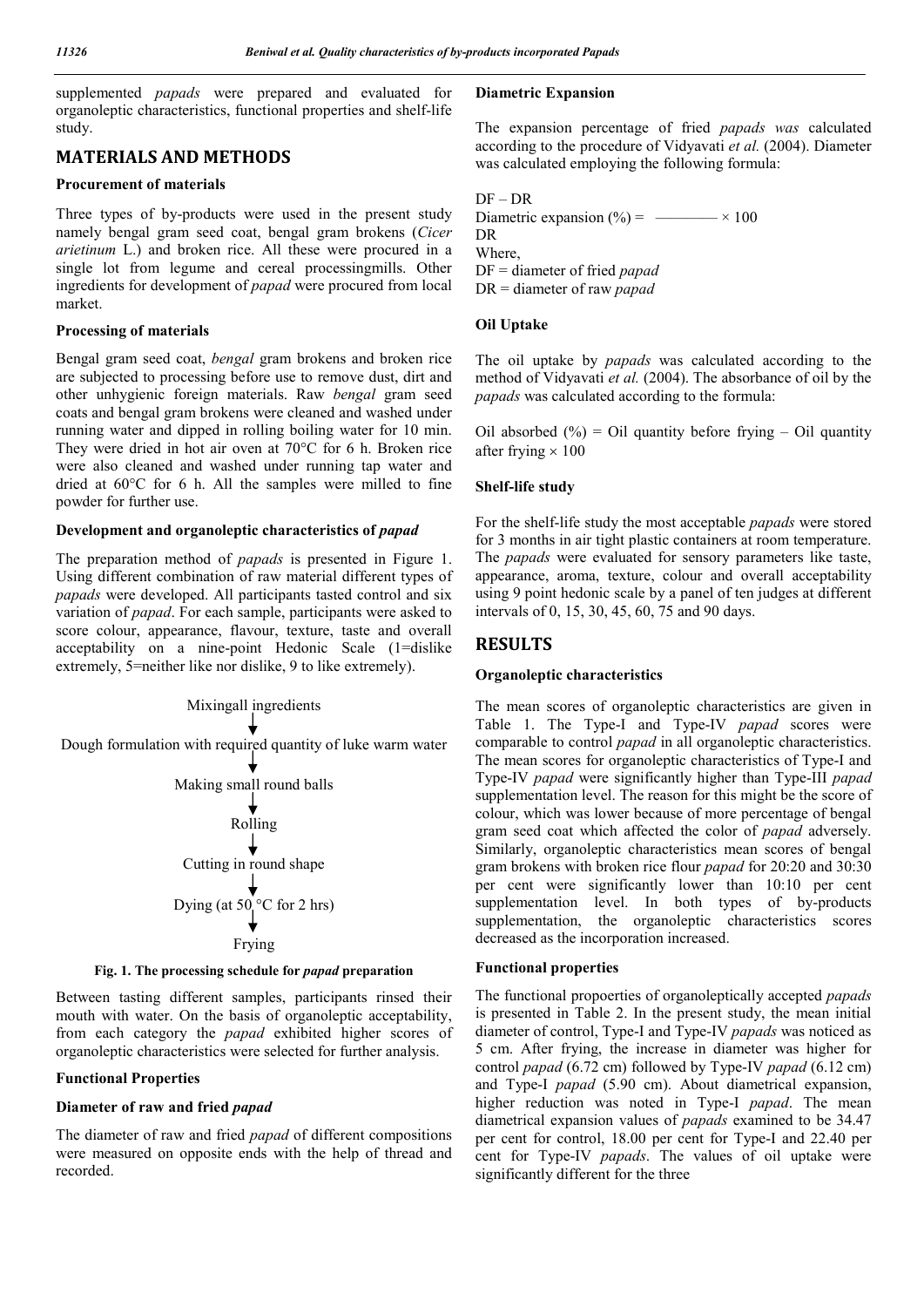| Level of supplementation | Colour          | Appearance      | Aroma           | Texture         | Taste           | Overall acceptability |
|--------------------------|-----------------|-----------------|-----------------|-----------------|-----------------|-----------------------|
| Control                  | $8.15+0.13$     | $8.17 \pm 0.12$ | $7.55+0.13$     | $7.77+0.24$     | $7.55 \pm 0.12$ | $7.84 \pm 0.14$       |
| $(BGF::100\%)$           |                 |                 |                 |                 |                 |                       |
| <b>BGF:BGSC:BR</b>       |                 |                 |                 |                 |                 |                       |
| Type-I $(85:5:10)$       | $7.70 \pm 0.19$ | $7.58 \pm 0.12$ | $7.45 \pm 0.19$ | $7.49 + 0.11$   | $7.70+0.14$     | $7.58 \pm 0.25$       |
| Type-II $(70:10:20)$     | $7.60+0.23$     | $7.55+0.16$     | $7.52+0.27$     | $7.57+0.15$     | $7.82+0.13$     | $7.61 + 0.25$         |
| Type-III (55:15:30)      | $6.50 \pm 0.12$ | $7.22+0.14$     | $7.30+0.22$     | $7.55+0.13$     | $7.40\pm0.29$   | $7.19 \pm 0.27$       |
| <b>BGF:BGB:BR</b>        |                 |                 |                 |                 |                 |                       |
| Type-IV $(80:10:10)$     | $7.70+0.15$     | $7.37+0.02$     | $6.80 \pm 0.14$ | $7.70+0.13$     | $7.67+0.14$     | $7.45+0.17$           |
| Type-V $(60:20:20)$      | $7.55 \pm 0.12$ | $7.15 \pm 0.13$ | $6.68 \pm 0.12$ | $7.63 \pm 0.11$ | $7.55 \pm 0.18$ | $7.31 \pm 0.18$       |
| Type-VI (40:30:30)       | $7.37\pm0.11$   | $7.10 \pm 0.10$ | $6.63 \pm 0.14$ | $7.45 \pm 0.12$ | $7.40 \pm 0.19$ | $7.19 \pm 0.15$       |

**Table 1. Mean scores of organoleptic characteristics of** *papad*

Values are mean±SE of ten independent observations

Control (BGF 100%) Type-I (BGF:BGSC:BR 70:10:20) Type-II (BGF:BGB:BR 80:10:10)

BGF= Black gram flour. BGSC= Bengal gram seed coat. BGB= Bengal gram brokens. BR= Broken rice.

**Table 2. Functional properties of** *papad*

|         |                     |                     | Diametrical expansion | Oil uptake $(\%)$    |
|---------|---------------------|---------------------|-----------------------|----------------------|
| Initial | Final               | Difference          | $(\%)$                |                      |
|         | $672 \square 001$   | $172 \square 007$   | $34.47 \square 6.24$  | $15.91 \square 0.07$ |
|         | $5.90 \square 0.06$ | $0.90\Box 0.03$     | $18.00 \square 3.12$  | $141 \square 003$    |
|         | $612 \square 001$   | $1.12 \square 0.05$ | $22.40\Box 4.23$      | $15.14 \square 0.04$ |
|         |                     |                     | Diameter (cm)         |                      |

Values are mean  $\pm$  SE of three independent determinations

Control (BGF 100%) Type-I (BGF:BGSC:BR 70:10:20) Type-II (BGF:BGB:BR 80:10:10)

BGF= Black gram flour. BGSC= Bengal gram seed coat. BGB= Bengal gram brokens. BR= Broken rice.

**Table 3. Shelf-life study of** *papad*

| Parameter             | Storage<br>period | Control         | Type-I          | Type-IV         |
|-----------------------|-------------------|-----------------|-----------------|-----------------|
| Colour                | $0$ days          | $8.15 \pm 0.03$ | $7.60 \pm 0.01$ | $7.70 \pm 0.05$ |
|                       | 30 days           | $7.98 \pm 0.24$ | $7.53 \pm 0.17$ | $7.68 \pm 0.17$ |
|                       | 60 days           | $7.88 \pm 0.24$ | $7.48 \pm 0.15$ | $7.48 \pm 0.15$ |
|                       | 90 days           | $7.80 \pm 0.13$ | $7.33 \pm 0.14$ | $7.42 \pm 0.09$ |
| Appearance            | 0 days            | $8.17 \pm 0.01$ | $7.55 \pm 0.02$ | $7.37\pm0.03$   |
|                       | 30 days           | $7.93 \pm 0.25$ | $7.45 \pm 0.18$ | $7.27 \pm 0.08$ |
|                       | 60 days           | $7.90 \pm 0.03$ | $7.25 \pm 0.16$ | $7.22 \pm 0.07$ |
|                       | 90 days           | $7.83 \pm 0.07$ | $7.18 \pm 0.10$ | $7.17 \pm 0.03$ |
| Aroma                 | $0$ days          | $7.55 \pm 0.05$ | $7.52 \pm 0.03$ | $6.80 \pm 0.03$ |
|                       | 30 days           | $7.50 \pm 0.02$ | $7.47 \pm 0.25$ | $6.72 \pm 0.03$ |
|                       | 60 days           | $7.42 \pm 0.02$ | $7.40 \pm 0.22$ | $6.62 \pm 0.12$ |
|                       | 90 days           | $7.40\pm0.09$   | $7.27 \pm 0.12$ | $6.57 \pm 0.07$ |
| Texture               | $0$ days          | $7.77\pm0.03$   | $7.57 \pm 0.03$ | $7.70 \pm 0.03$ |
|                       | 30 days           | $7.68 \pm 0.13$ | $7.42 \pm 0.13$ | $7.58 \pm 0.01$ |
|                       | 60 days           | $7.50 \pm 0.13$ | $7.30 \pm 0.13$ | $7.50 \pm 0.10$ |
|                       | 90 days           | $7.43 \pm 0.06$ | $7.22 \pm 0.04$ | $7.43 \pm 0.04$ |
| Taste                 | 0 days            | $7.55 \pm 0.06$ | $7.82 \pm 0.13$ | $7.67 \pm 0.13$ |
|                       | 30 days           | $7.45 \pm 0.28$ | $7.74 \pm 0.44$ | $7.58 \pm 0.07$ |
|                       | 60 days           | $7.35 \pm 0.27$ | $7.68 \pm 0.44$ | $7.47 \pm 0.15$ |
|                       | 90 days           | $7.32 \pm 0.12$ | $7.57 \pm 0.21$ | $7.47 \pm 0.15$ |
| Overall acceptability | 0 days            | $7.84 \pm 0.14$ | $7.61 \pm 0.25$ | $7.45 \pm 0.17$ |
|                       | 30 days           | $7.71 \pm 0.17$ | $7.52 \pm 0.05$ | $7.37 \pm 0.18$ |
|                       | 60 days           | $7.61 \pm 0.14$ | $7.42 \pm 0.08$ | $7.26 \pm 0.15$ |
|                       | 90 days           | $7.45 \pm 0.16$ | $7.31 \pm 0.13$ | $7.21 \pm 0.16$ |

Values are mean+SE of ten independent observations

Control (BGF 100%) Type-I (BGF:BGSC:BR 70:10:20) Type-II (BGF:BGB:BR 80:10:10)

BGF= Black gram flour. BGSC= Bengal gram seed coat. BGB= Bengal gram brokens. BR= Broken rice.

types of *papads* prepared*.* Maximum amount of oil uptake was observed in control *papads* (15.91 %) followed by Type-IV *papads* (15.14 %) and Type-I *papads* (14.11%).

#### **Shelf-life study**

The effects of storage time on organoleptic characteristics of control and by-products supplemented *papad* are shown in

Table 3. For the shelf life of the three most acceptable *papads* was stored for a period of 3 months at ambient conditions (room temperature). No remarkable changes in the organoleptic characteristics viz. colour, appearance, aroma, texture and taste were observed upto 3 months of all the three types of *papad*  stored. However, overall acceptability scores of control, Type-I and Type-II *papad* declined during storage from 7.84, 7.61 and 7.45 at zero days to 7.45, 7.31 and 7.21 at  $90<sup>th</sup>$  days of storage but, the decline was non-significant. The result indicated that all the three products were shelf stable upto 3 months of storage.

#### **DISCUSSION**

The results of the present study reveal that it is possible to prepare dehydrated products such as *papad* by incorporating by-products of *bengal* gram and rice milling industry. Overall organoleptic characteristics of *papads* like colour, appearance, taste, aroma and overall acceptability were comparable to control in both fresh and stored products. However, as the substitution level of by-products increased the organoleptic acceptability decreased. The score of functional properties resulted from the replacement of black gram flour with byproducts was found to be quite lower than that of control *papad*. The initial diameter of control and by-products incorporated *papads* was same. But, difference in diameter after frying was more profound in Type-I *papad* as compared to other control and Type-IV *papad*. Similarly, as compared to control *papad*, lower diametrical expansion and oil absorption was achieved by *papads* supplemented with *bengal* gram seed coat and bengal gram brokens alongwith broken rice.

#### **Conclusion**

From the results of the study carried out, it can be concluded that it is possible to prepare *papad* using by-products of milled